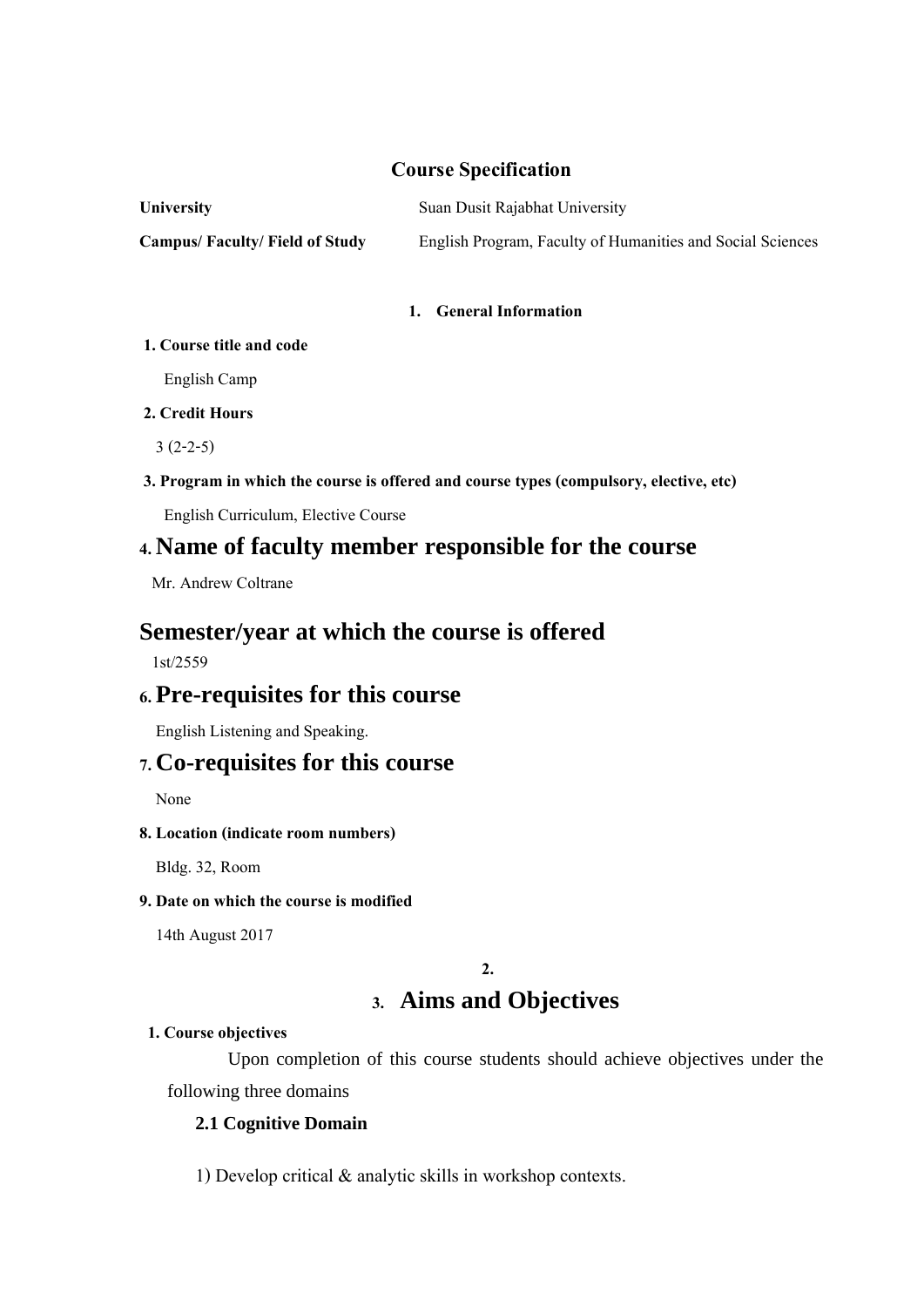- 2) Be able to analyze & characterize from a given script, or direction.
- 3) Be able to project thoughts, feelings, ideas, and intent.

## **2.2 Affective Domain**

- 1) Develop self- confidence in using English in group contexts.
- 2) Realize the importance of activities in English language learning.
- 3) Improve general English use and comprehension.
- 4) Development of communication skills and awareness.
- 5) Develop attitude towards importance of discipline and method in learning.

## **2.3 Psychomotor Domain**

- 1) Use of word processing programs for any assignment papers
- 2) Use the internet for researching.
- 3) Use visual aids to present assignments.

## **2. Purposes for developing/ modifying the course**

To be in accordance with the new curriculum that was revised in 2017 for Bachelor of Arts in English.

 **3. course management** 

## **1. Course description**

**Exploring English language through workshop, camp activities, and preparations. Students will participate in a range activities exploring different language skills. Students to study techniques, method and approach to English Camp. Students will learn English through practical participation. Students will regularly analyze and critique their study.** 

| <b>Lecture/Practice</b> | <b>Additional Teaching</b> | <b>Training/Fieldwork</b> | Self-study |
|-------------------------|----------------------------|---------------------------|------------|
| <b>Hours</b>            | <b>Hours</b>               |                           |            |
| 60                      | none                       | none                      | (15)       |

## **2. Teaching Hours per semester**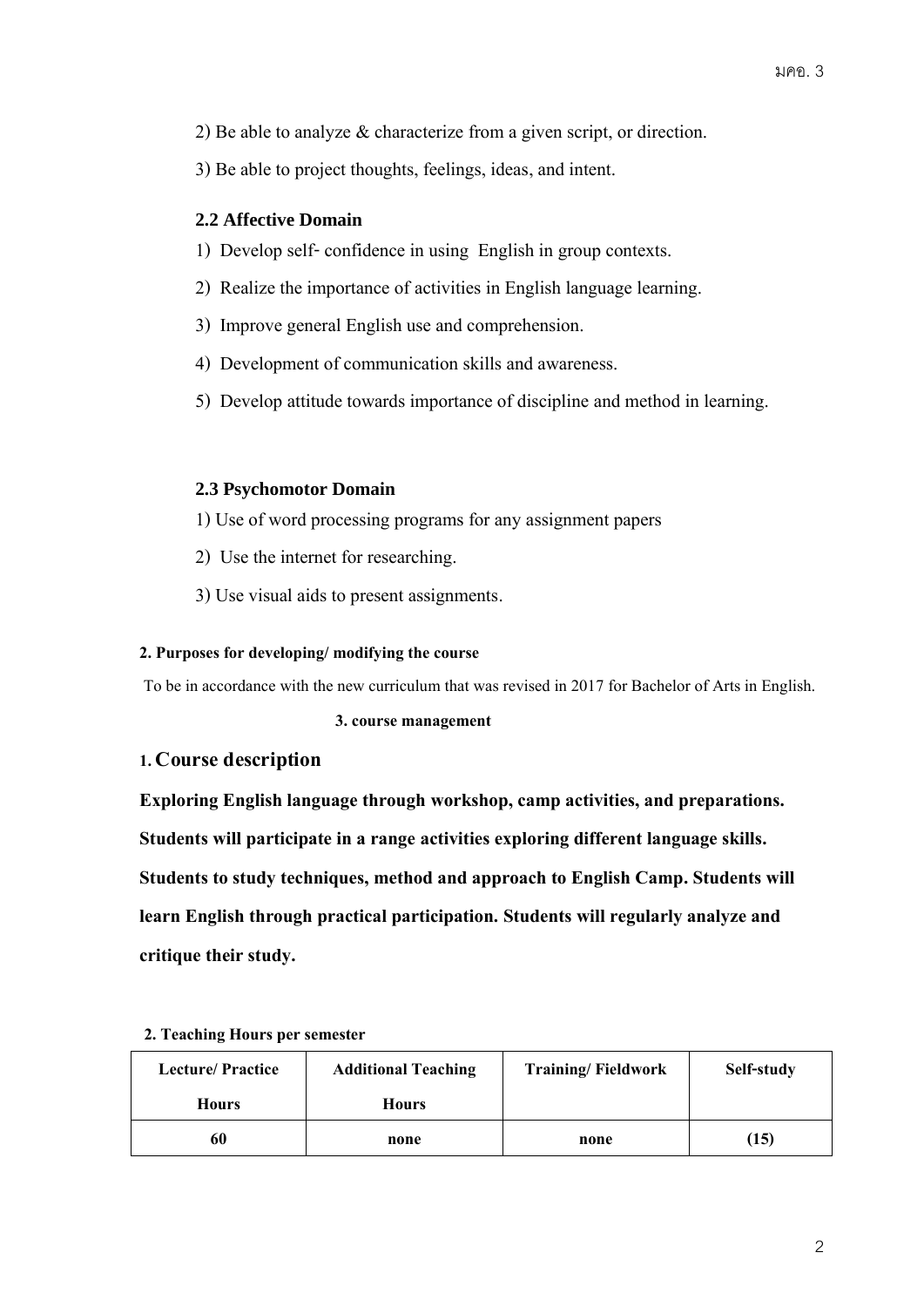## **3. Additional Private Study or Learning Hours**

- As necessary
- -Students can contact through e-mail, phone, or in person @ EP.office

### **4. Development of Learning Outcomes in Domains of Learning**

#### **1. Moralsand Ethics**

#### **1.1 Morals and ethics to be acquired**

- 1. Develop self-discipline in regards to attendance, punctuality, and deadlines
- 2. Develop giving reasonable reasons for any excuses
- 3. Value the importance of being a responsible and self- directed person

### **1.2 Teaching strategies**

- 1. On time attendance, assignments, & test per week
- 2. Asking reasons for inappropriate action & teaching the right reasons
- 3. Help them in doing class activities by themselves

### **1.3 Methods of assessment**

- 1. Check in every class
- 2. Find & ask in every class
- 3. Check in class during any class activities

### **2. Knowledge**

#### **2.1 Knowledge to be acquired**

- 1. Accommodate diverse learning and thinking styles.
- 2. Use analytical skills for selecting materials.
- 3. Active listener and active speaker.

#### **2.2 Teaching strategies**

1. Inductive, deductive and Interactive methods by giving and taking examples from

experience.

## **2.3 Methods of assessment**

1. 1. Regular module grading and progress checks, class activities, Individual

assignments, mid-term, and final presentations.

## **3. Cognitive Skills**

#### **3.1 Cognitive skills to be developed**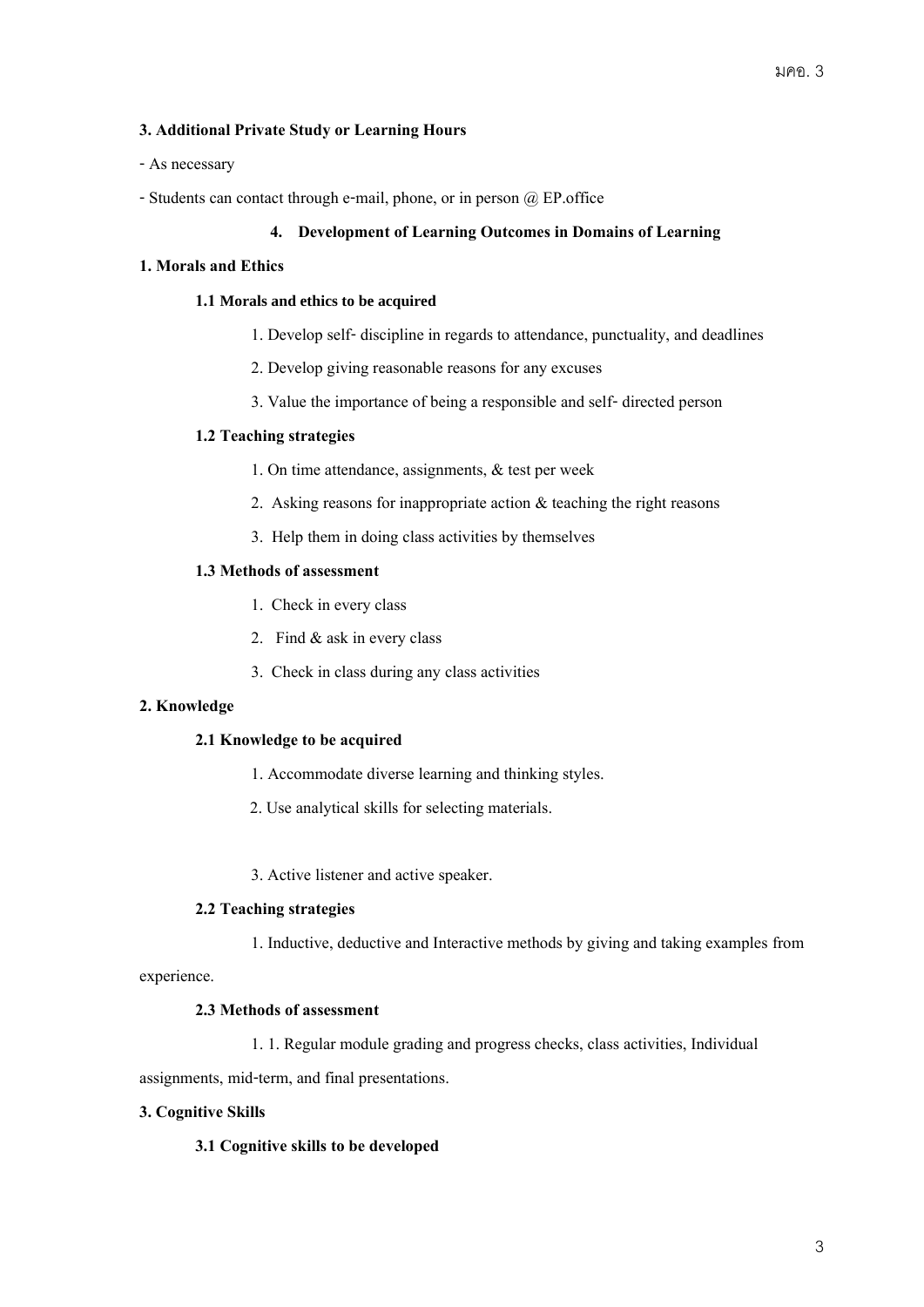- 1. Develop self- confidence in using English in various contexts. Develop analyzing processes through different kinds of approach, direction, and experiences.
	- 2. Familiarize with useful words, expressions, & idioms used for camp activities.

 3. Realize differences of frequent non-frequent vacabulary, and student learning levels in English language.

### **3.2 Teaching strategies**

- 1. Interactive direction, and participation.
- 2. Inductive method by relating examples to personal experience.
- 3. Deductive method by relating examples to experience.

#### **3.3 Methods of assessment**

1. Regular module grading and progress checks, class activities, Individual assignments, mid-term, and final presentations.

#### **4. Interpersonal Skills and Responsibility**

#### **4.1 Interpersonal Skills and Responsibility to be developed**

Individual and team responsibilities, value of understanding  $\&$  giving others in life.

## **4.2 Teaching strategies**

Interactive, friendly, continual feedback, and discussion when necessary.

#### **4.3 Methods of assessment**

Weekly assessment while teaching, testing, and directing.

#### **5. Communication Information Technology and Numerical Skills**

#### **5.1 Communication Information Technology and Numerical Skills to be developed**

Access websites that are related to the assigned topics

#### **5.2 Teaching strategies**

Group discussions on finding information on websites

#### **5.3 Methods of assessment**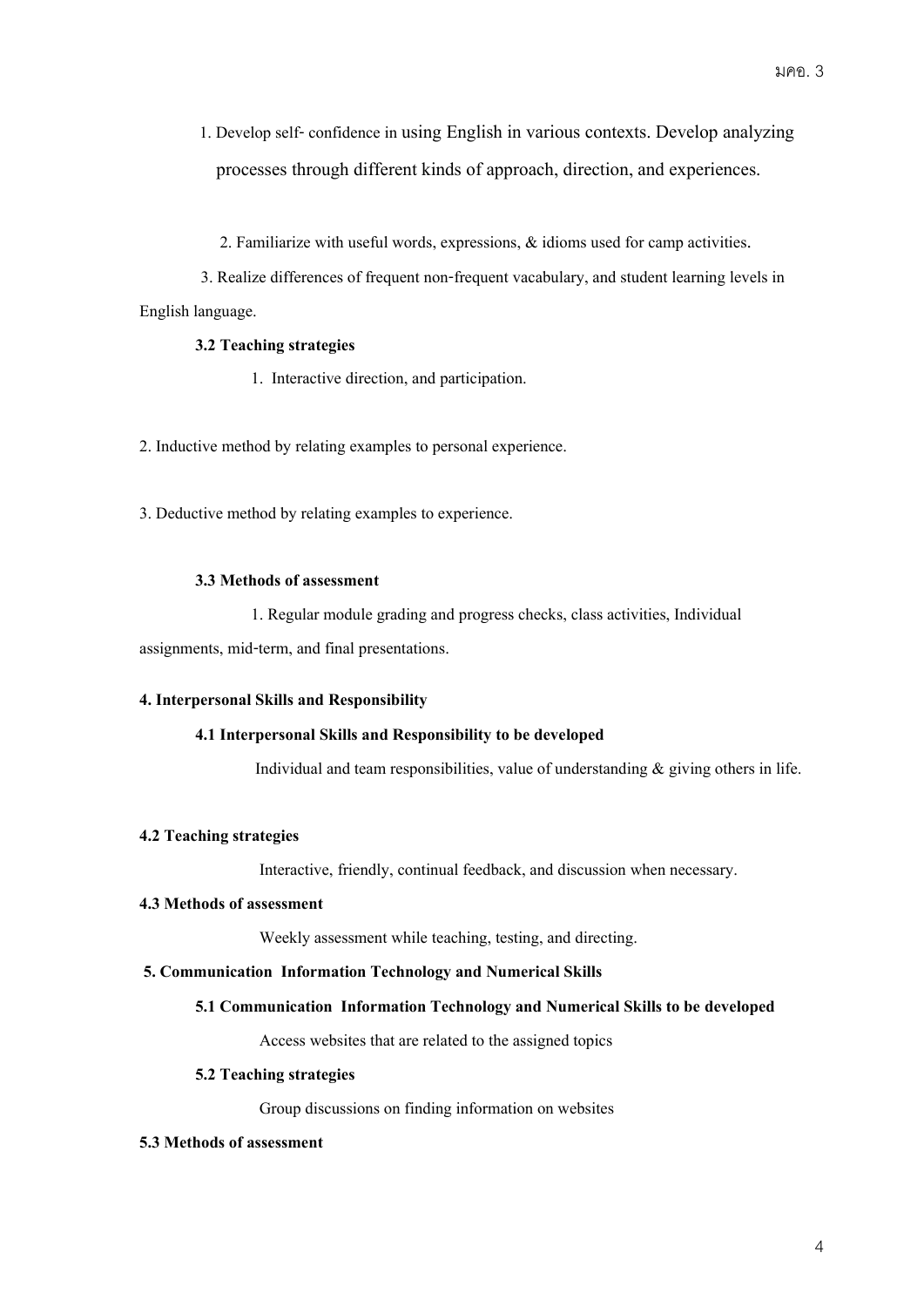Regular module grading and progress checks, class activities, Individual assignments,

mid-term, and final presentations.

## **5. Lesson Plan and Course Evaluation**

## **1**. **Lesson plan**

| weeks          | Topic/ details | <b>Teaching</b> | <b>Teaching activities and</b>     | Instructor  |
|----------------|----------------|-----------------|------------------------------------|-------------|
|                |                | hours           | instructional materials            |             |
| $\mathbf{1}$   | Introduction   | $\overline{4}$  | explain course syllabus and course | A. Coltrane |
|                | Orientation    |                 | requirements,                      |             |
|                |                |                 | objectives,                        |             |
|                |                |                 | groups and responsibiilties        |             |
| $\overline{2}$ | Ice Breakers   | $\overline{4}$  | direction/participation            | A. Coltrane |
|                |                |                 | - roleplay/groupwork               |             |
|                |                |                 | - roleplay instructions            |             |
|                |                |                 | Feedback/Analysis                  |             |
|                |                |                 | Journal                            |             |
|                |                |                 |                                    |             |
| $\mathfrak{Z}$ | Ice Breakers   | $\overline{4}$  | direction/participation            | A. Coltrane |
|                | <b>Bingo</b>   |                 | - roleplay/groupwork               |             |
|                |                |                 | - roleplay instructions            |             |
|                |                |                 | Feedback/Analysis                  |             |
|                |                |                 | Journal                            |             |
|                |                |                 |                                    |             |
| 4              | Quizzes        | $\overline{4}$  | direction/participation            | A. Coltrane |
|                |                |                 | - roleplay/groupwork               |             |
|                |                |                 | - roleplay instructions            |             |
|                |                |                 | Feedback/Analysis                  |             |
|                |                |                 | Journal                            |             |
|                |                |                 |                                    |             |
| 5              | Vocabulary -   | $\overline{4}$  | direction/participation            | A. Coltrane |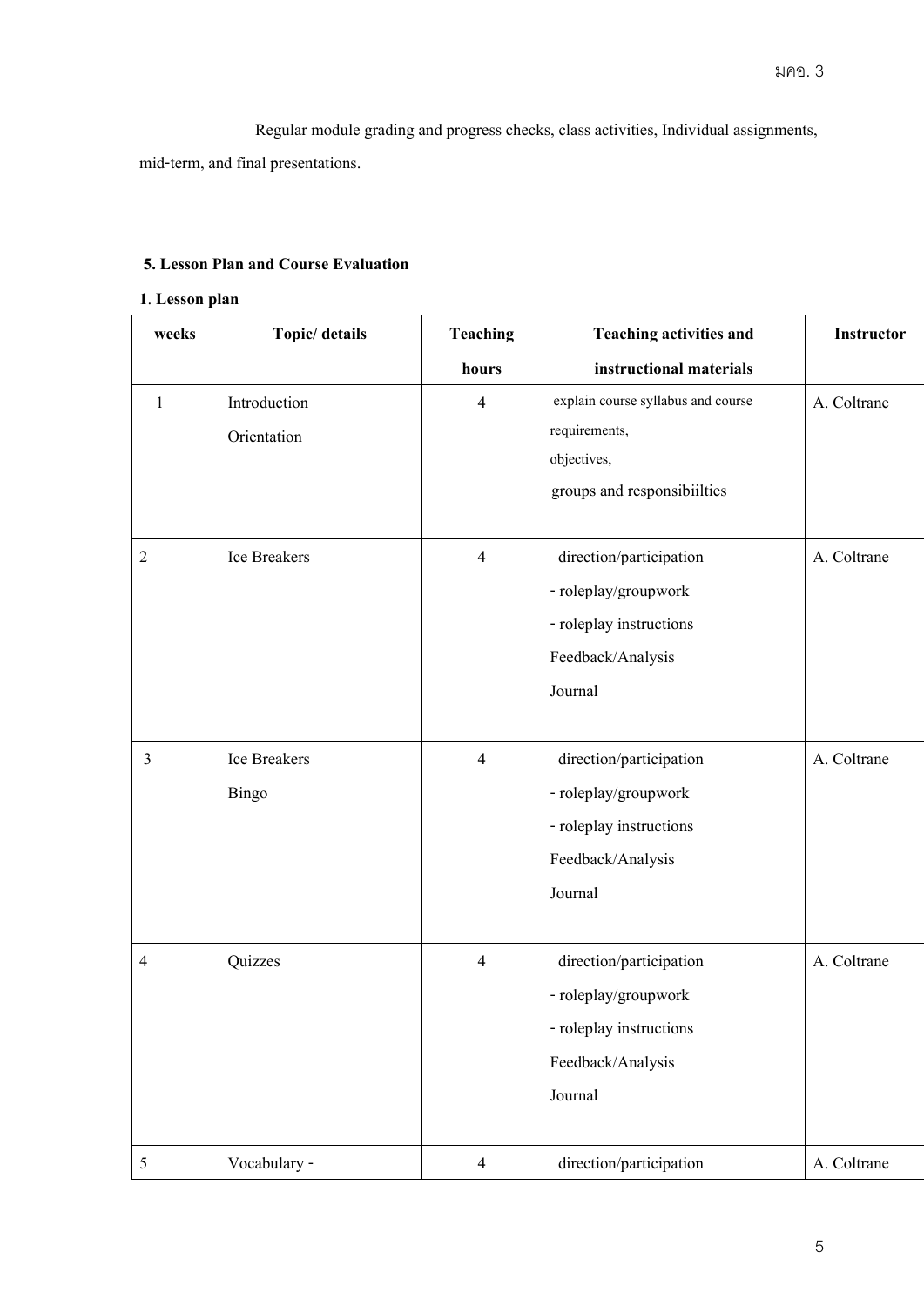|                  |                               |                | - roleplay/groupwork            |             |
|------------------|-------------------------------|----------------|---------------------------------|-------------|
|                  | Dictation relay               |                | - roleplay instructions         |             |
|                  |                               |                | Feedback/Analysis               |             |
|                  |                               |                | Journal                         |             |
|                  |                               |                |                                 |             |
| 6                | Vocabulary-                   | $\overline{4}$ | direction/participation         | A. Coltrane |
|                  | worksheets/drills             |                | - roleplay/groupwork            |             |
|                  |                               |                | - roleplay instructions         |             |
|                  |                               |                | Feedback/Analysis               |             |
|                  |                               |                | Journal                         |             |
| 7                | Writing dialogues/script work | $\overline{4}$ | direction/participation         | A. Coltrane |
|                  |                               |                | - roleplay/groupwork            |             |
|                  |                               |                | - roleplay instructions         |             |
|                  |                               |                | Feedback/Analysis               |             |
|                  |                               |                | Journal                         |             |
|                  |                               |                |                                 |             |
| $\,8\,$          | Roleplay                      | $\overline{4}$ | direction/participation         | A. Coltrane |
|                  |                               |                | - roleplay/groupwork            |             |
|                  |                               |                | - roleplay instructions         |             |
|                  |                               |                | Feedback/Analysis               |             |
|                  |                               |                | Journal                         |             |
| $\boldsymbol{9}$ | <b>Spelling Activities</b>    | $\overline{4}$ | direction/participation journal | A. Coltrane |
|                  |                               |                | roleplay/groupwork              |             |
|                  |                               |                |                                 |             |
| 10               | Project work -                | $\overline{4}$ | direction/participation         | A. Coltrane |
|                  | Gangs                         |                | - roleplay/groupwork            |             |
|                  |                               |                | - roleplay instructions         |             |
|                  |                               |                | Feedback/Analysis               |             |
|                  |                               |                | Journal                         |             |
|                  |                               |                |                                 |             |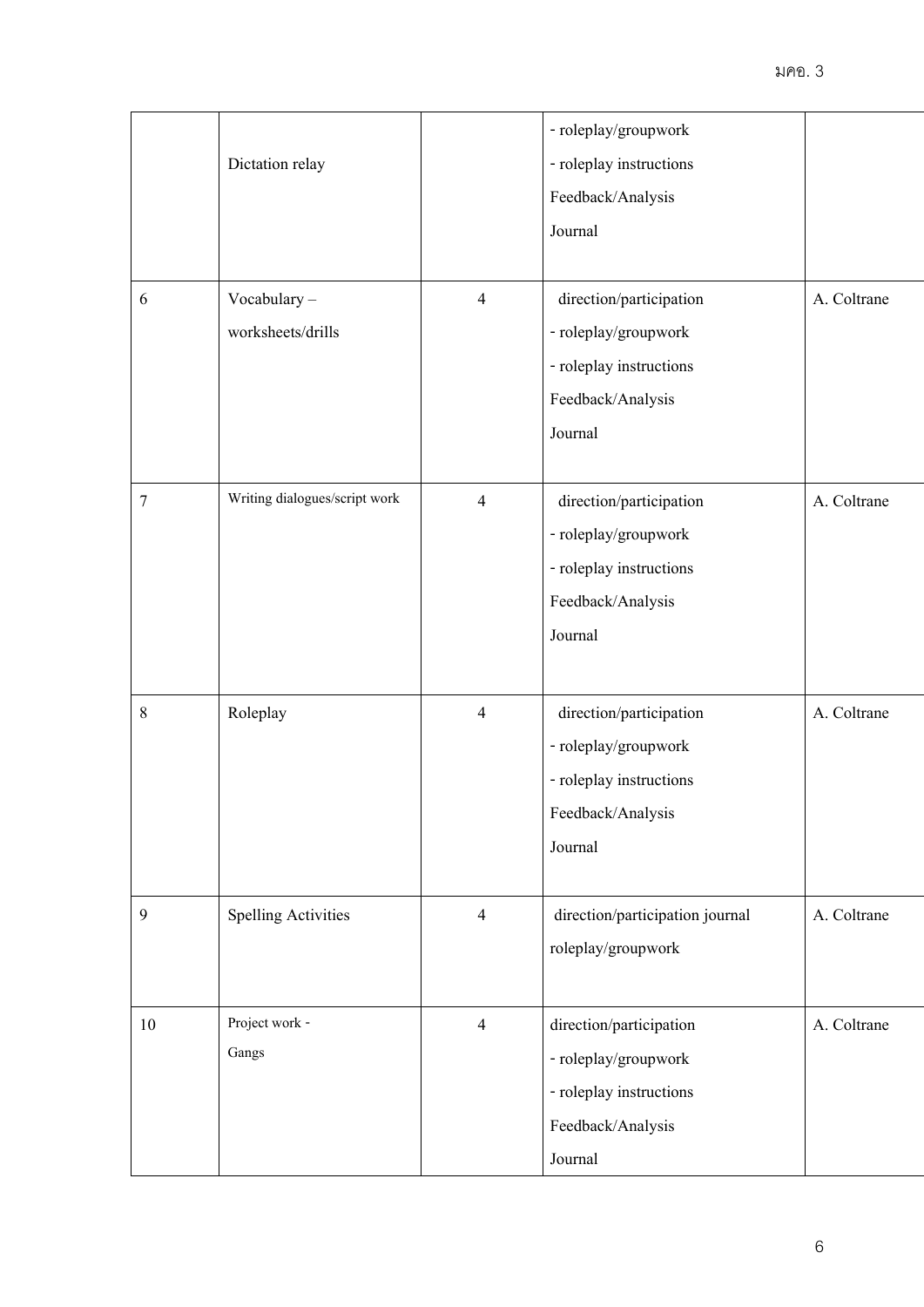| 11 | <b>Grammar Activities</b> | $\overline{4}$ | direction/participation<br>- roleplay/groupwork<br>- roleplay instructions<br>Feedback/Analysis<br>Journal | A. Coltrane |
|----|---------------------------|----------------|------------------------------------------------------------------------------------------------------------|-------------|

|    |                             |                | direction/participation | A. Coltrane |
|----|-----------------------------|----------------|-------------------------|-------------|
| 12 | Project work - Martian      |                | - roleplay/groupwork    |             |
|    | Invasion                    | $\overline{4}$ | - roleplay instructions |             |
|    |                             |                | Feedback/Analysis       |             |
|    |                             |                | Journal                 |             |
|    |                             |                |                         |             |
|    |                             |                |                         |             |
| 13 | At the Zoo                  | $\overline{4}$ | direction/participation | A. Coltrane |
|    |                             |                | - roleplay/groupwork    |             |
|    |                             |                | - roleplay instructions |             |
|    |                             |                | Feedback/Analysis       |             |
|    |                             |                | Journal                 |             |
|    |                             |                | - notebook              |             |
|    |                             |                | - props                 |             |
|    |                             |                | - groupwork/pairwork    |             |
|    |                             |                |                         |             |
| 14 | <b>Imaginative Projects</b> | $\overline{4}$ | direction/participation | A. Coltrane |
|    |                             |                | - roleplay/groupwork    |             |
|    |                             |                | - roleplay instructions |             |
|    |                             |                | Feedback/Analysis       |             |
|    |                             |                | Journal                 |             |
|    |                             |                |                         |             |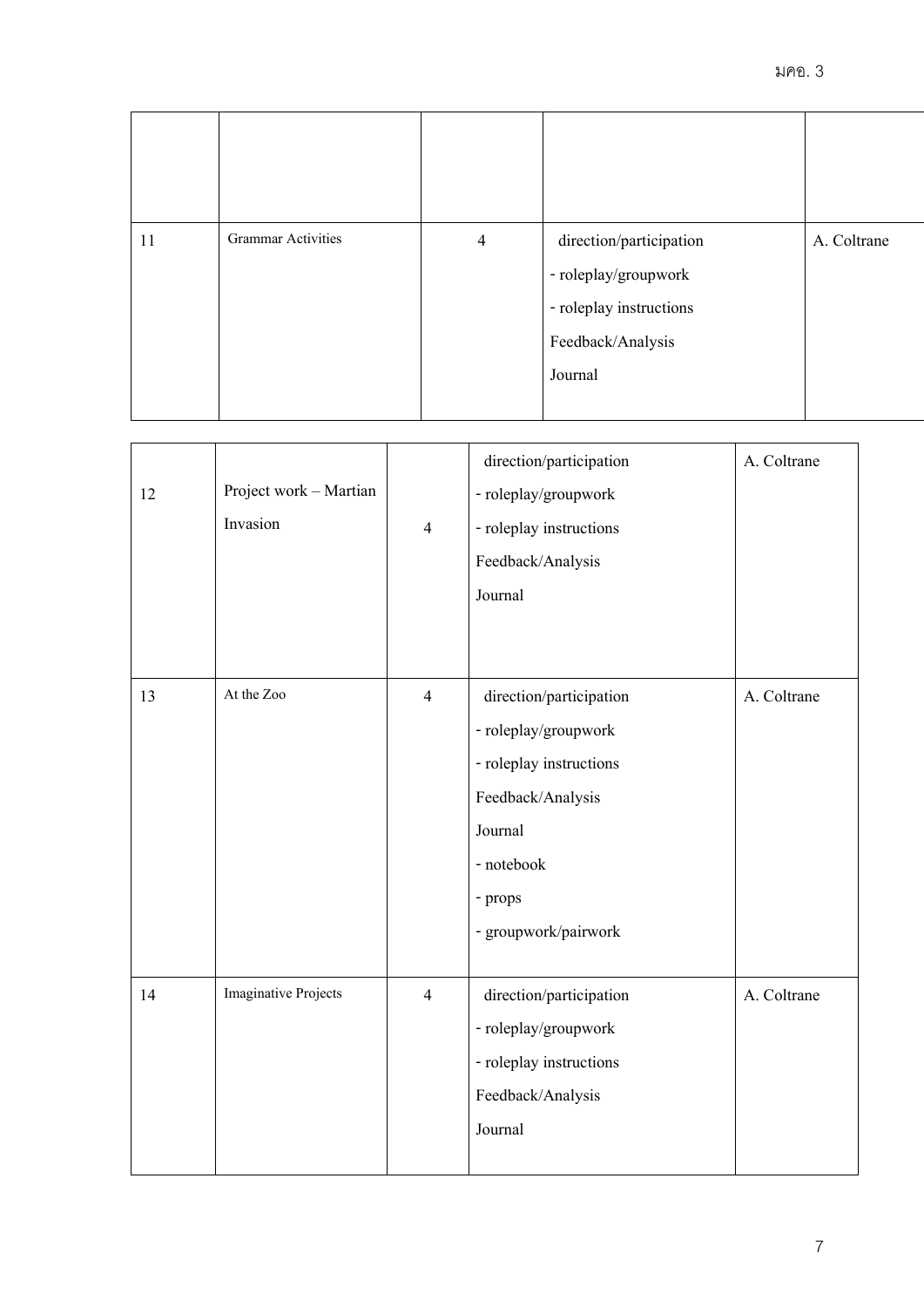| 15 | Camp program            | $\overline{4}$ | direction/participation | A. Coltrane |
|----|-------------------------|----------------|-------------------------|-------------|
|    |                         |                | - roleplay/groupwork    |             |
|    |                         |                | - roleplay instructions |             |
|    |                         |                | Feedback/Analysis       |             |
|    |                         |                | Journal                 |             |
|    |                         |                |                         |             |
| 16 | Final Submisiions       | $\overline{4}$ | Journal                 | A. Coltrane |
|    | <b>Feedback Session</b> |                | Gang book               |             |
|    |                         |                |                         |             |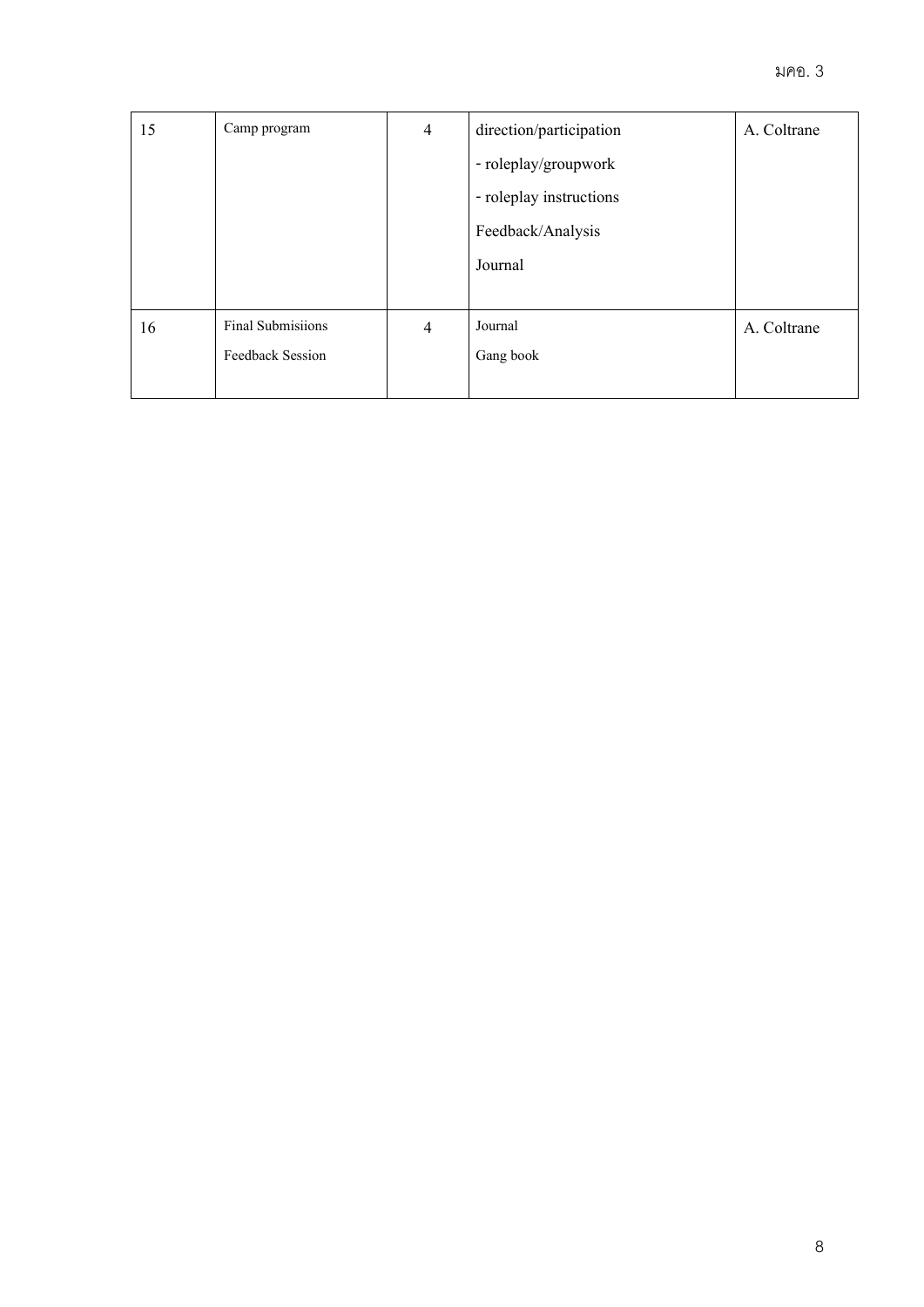## **2. Assessment Plan**

| <b>Activity</b>      | <b>Learning Outcomes</b>                     | Assessment          | Week(s) of    | The proportion of    |
|----------------------|----------------------------------------------|---------------------|---------------|----------------------|
|                      |                                              | <b>Strategies</b>   | assessment    | the assessment       |
|                      |                                              |                     |               | allocated for that   |
|                      |                                              |                     |               | activity.            |
|                      |                                              |                     |               | (percentage)         |
| -Interactive lecture | 1. Positive attitude towards                 | Weekly test, mid    | weeks $2 - 7$ | Coursework 70%       |
| with student         | the importance of discipline                 | term test and final | weeks 14/15   |                      |
| centered teaching    | in learning such as                          | test, discussions   |               | (attendance/attitude |
| strategies           | attendance punctuality,                      | $&$ presentations   |               | 15%, monologue       |
| -individual &        | deadlines, assignments, tests,               |                     |               | 20%, Workshop        |
| pairwork/groupwork   | and presentations.<br>2. Accommodate diverse |                     |               | 15%, dramatic        |
| /roleplay exercises, | learning and thinking styles.                |                     |               | scene $20\%$ )       |
| presentation and     | 3. Use critical thinking skills              |                     |               |                      |
| performance          | for analyzing texts.                         |                     |               | Final $-30%$         |
| brainstorming,       | 4. Be active listener and                    |                     |               |                      |
|                      | active speaker                               |                     |               |                      |
| discussions on       | 5. Develop self-confidence                   |                     |               |                      |
| various topics       | in reading $&$ speaking of                   |                     |               |                      |
| reading/speaking     | English                                      |                     |               |                      |
| /listening           | 6. Familiarize with useful                   |                     |               |                      |
|                      | vocabulary, grammar, and                     |                     |               |                      |
|                      | expressions used in camp                     |                     |               |                      |
|                      | contexts.                                    |                     |               |                      |
|                      | 7. Realize the importance of                 |                     |               |                      |
|                      | tone, expression, and feeling                |                     |               |                      |
|                      | in speaking English.                         |                     |               |                      |
|                      | 8. Give proper reasons for                   |                     |               |                      |
|                      | any actions                                  |                     |               |                      |
|                      | 9. Realise the importance of                 |                     |               |                      |
|                      | discipline, and method in life               |                     |               |                      |
|                      | 10. Use the IT (internet,                    |                     |               |                      |
|                      | visual aids) effectively.                    |                     |               |                      |
|                      |                                              |                     |               |                      |
|                      |                                              |                     |               |                      |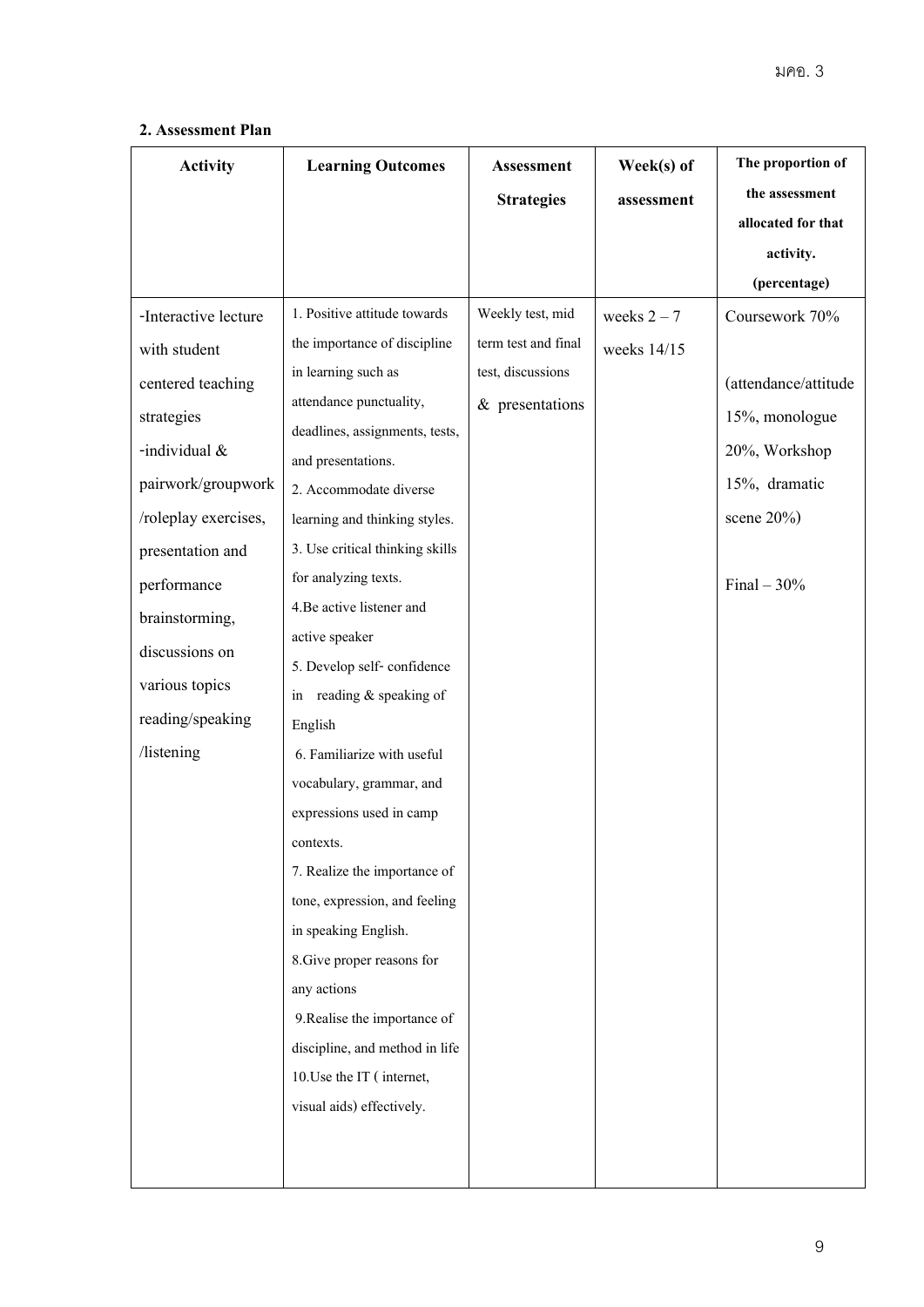## **6. Learning Resources**

### **1. Required Texts**

Ford, M. (2003) *Imaginative Projects,*

#### **2. Essential References**

http://www. [http://freedrama.net](http://freedrama.net/)

#### **3. Recommended Books and Reference Material**

Barker, C. (1977*) Theatre Games*, Methuen.

Brook, P. (1972*) The Empty Space*, Penguin. Educational Ltd.

Johnstone, K. (1981) *IMPRO: Improvisation and the Theatre,* Methuen.

## **Source materials for activities**

Crystal, D. (1998) *Language Play*, Penguin. Hoper, C. *et al*. (1976) *Awareness Games*, New York: St Martin's Press. Jones, K. (1982) *Simulations in Language Teaching*, CUP.

#### **7. Course Evaluation and Improvement Processes**

#### **1. Strategies for Obtaining Student Feedback on Quality of Teaching**

\* Formal evaluation by the university on line

\*Discussion with all students in the class and also with small groups of students

\* Also the class leader

#### **2. Other Strategies for Evaluation of Teaching**

\* Independent assessment of standards achieved by students, and independent advice on assignment

tasks.

 **\***Consultation with students' advisors

#### **3. Processes for Improvement of Teaching**

- 1. Class room research
- 2. Discussions with Colleagues
- 3.Search on line teaching innovations